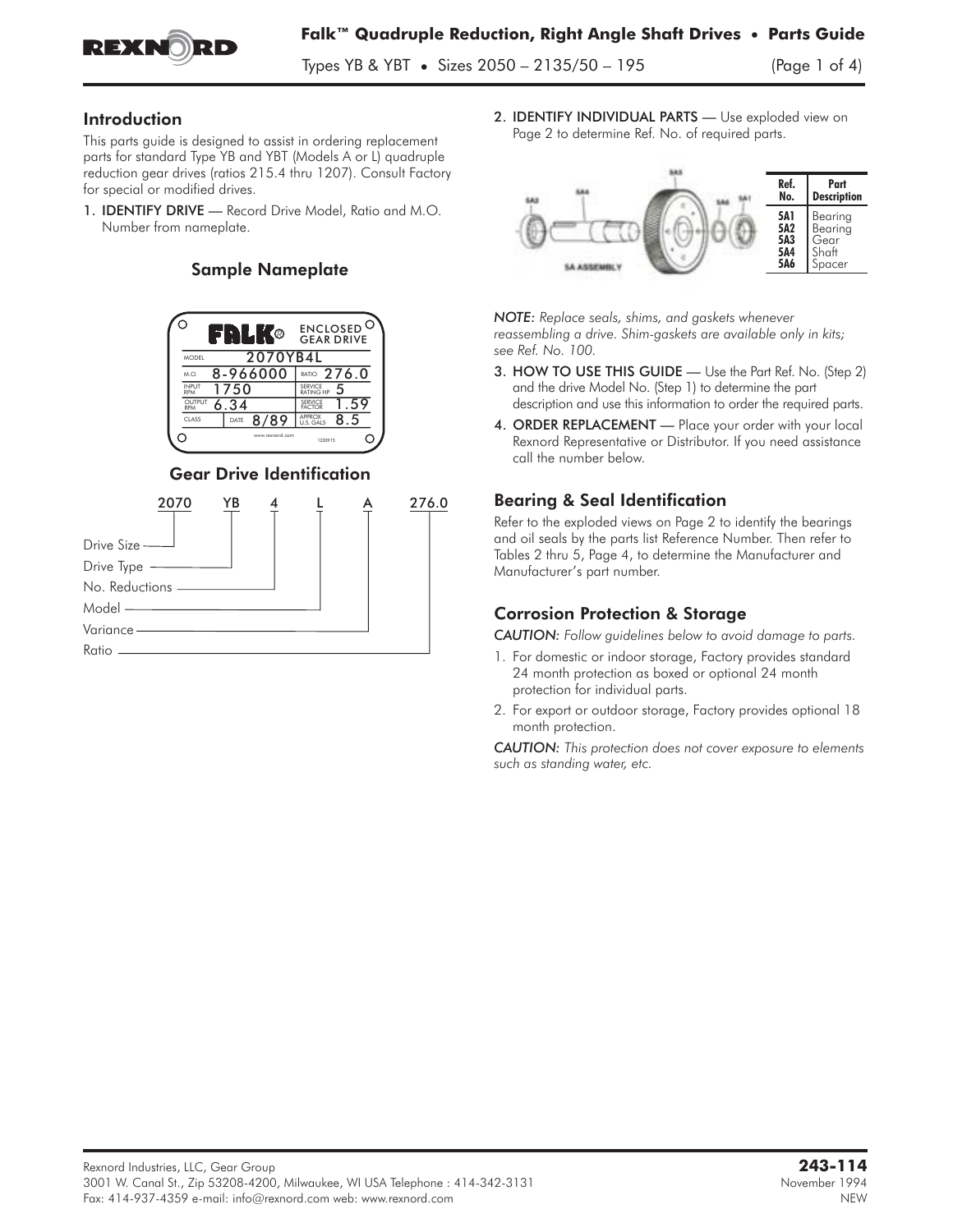

(Page 2 of 4) Types YB & YBT **•** Sizes 2050 – 2135/50 – 195



### TABLE 1 — Parts List

|                                                                      |                                                                                                                                                                                                                                                                                                                                                                                                                                                                                                                                                                                                   | Ref. No.                                                          | <b>Part Description</b>                                                                                                                                                                                                                                                                                                                                                                                                                                                                                                                                                                                                                                                                                                                                                                       |
|----------------------------------------------------------------------|---------------------------------------------------------------------------------------------------------------------------------------------------------------------------------------------------------------------------------------------------------------------------------------------------------------------------------------------------------------------------------------------------------------------------------------------------------------------------------------------------------------------------------------------------------------------------------------------------|-------------------------------------------------------------------|-----------------------------------------------------------------------------------------------------------------------------------------------------------------------------------------------------------------------------------------------------------------------------------------------------------------------------------------------------------------------------------------------------------------------------------------------------------------------------------------------------------------------------------------------------------------------------------------------------------------------------------------------------------------------------------------------------------------------------------------------------------------------------------------------|
| Ref. No.<br>19<br>20<br>17<br>18<br>26<br>30<br>60<br>61<br>63<br>64 | <b>Part Description</b><br>Housing (Consists of Base, Cover and all Hardware)<br>4 Dipstick<br>13 Shim-Gasket<br>14 Shim-Gasket Available as a Kit,<br><b>15</b> Shim-Gasket Specify Ref. $\#100$<br>Shim-Gasket I<br>  Shim-Gasket J<br><b>Bearing Cage</b><br>Bearing Spacer<br>Air Vent<br>H.S. Seal Cage Assembly<br>See_Figures 1 thru 5<br><b>31 thru 35</b>   H.S. Seal Cage Parts<br>on Page 3 for details.<br><b>40</b> L.S. Seal Cage Assembly<br>41 thru 45   L.S. Seal Cage Parts<br><b>50</b> Shaft Guard (Optional)<br>l Shaft Cover<br>Shaft Cover<br>l Shaft Cover<br>Shaft Cover | 1AB4<br>1AB4-54   Shaft<br>1AB4-69<br>1AB4-70<br>2A4-70<br>2A4-71 | Bearing Cage Assembly - Incls. Ref. 30,<br>1AB4-50 thru 1AB4-70<br><b>1AB4-50</b>   Bearings $(2)$<br>1AB4-51   Bearing<br><b>1AB4-52</b>   Bevel Gear, Replace with Ref. 1AB4-70<br><b>1AB4-53</b>   Bevel Pinion, Replace with Ref. 1AB4-70<br><b>IAB4-58</b> Spacer, Included with 1AB4-54 as required<br><b>IAB4-59</b>   Retaining Plate (Sizes 2050 & 2110 only)<br>1AB4-60 Bearing Cage<br>1AB4-62 Seal Ring, Included with Ref. 100<br><b>IAB4-63</b> Spacer, Included with 1AB4-54 as required<br>Gear Hub (Sizes 2050 thru 2090 only)<br>Bevel Gear Set, Incls. Ref. 1AB4-52 & 1AB4-53<br>2A4   Shaft Assembly - Incls. Ref. 2A4-70 thru 2A4-76,<br>Except 2A4-73<br>Bearina<br>Bearing<br><b>2A4-72</b>   Pinion & Shaft<br><b>2A4-74</b> Spacer, Included with 2A4-72 as required |
| 66                                                                   | Shaft Cover<br><b>100</b>   Shim-Gasket Kit, Incls Ref. #13, 14, 15, 16, 19,<br>20, & 1AB4-62<br>120   Backstop (Optional)                                                                                                                                                                                                                                                                                                                                                                                                                                                                        | 3A I<br>3A1 I<br>3A2 I<br>2A4-73                                  | <b>2A4-76</b> Spacer, Included with 2A4-72 as required<br>Shaft Assembly - Incls. Ref. 3A1 thru 3A8 & 2A4-73<br>Bearing<br>Bearing<br><b>3A3</b> Pinion & Shaft<br><b>3A8</b> Spacer, Included with 3A3 as required<br>Gear                                                                                                                                                                                                                                                                                                                                                                                                                                                                                                                                                                   |
|                                                                      |                                                                                                                                                                                                                                                                                                                                                                                                                                                                                                                                                                                                   |                                                                   | 4A   L.S. Shaft Assembly – Incls. Ref. 4A1 thru 4A8 & 3A9<br>4A1   Bearing<br>4A2 Bearing<br>4A3 Pinion & Shaft<br>4A8 Spacer, Included with Ref. 4A3<br>$4A9$   Gear                                                                                                                                                                                                                                                                                                                                                                                                                                                                                                                                                                                                                         |

- 5A Shaft Assembly Incls. Ref. 5A1 thru 5A6 5A1 Bearing 5A2 Bearing
- 
- 
- 
- **5A3 |** Gear<br>**5A4 |** Shaft<br>**5A6 |** Spacer, Included with Ref. 5A4

Rexnord Industries, LLC, Gear Group<br>1312-1420 Rexnord Industries, LLC, Gear Group<br>14-342-3131 Rexnord Industries, LLC, Gear Group November 1994 3001 W. Canal St., Zip 53208-4200, Milwaukee, WI USA Telephone: 414-342-3131<br>NEW Fax: 414-937-4359 e-mail: info@rexnord.com web: www.rexnord.com Fax: 414-937-4359 e-mail: info@rexnord.com web: www.rexnord.com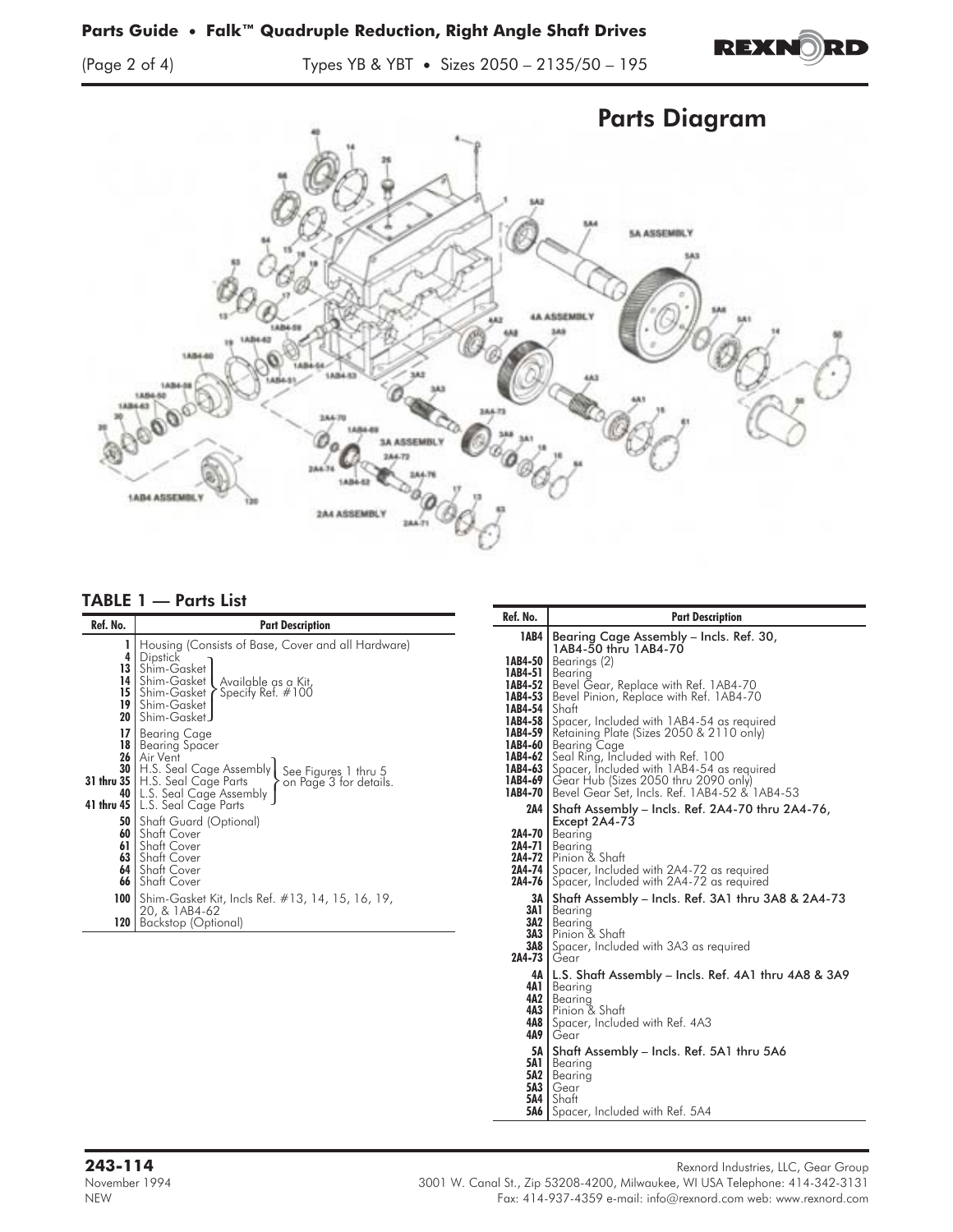

Types YB & YBT **•** Sizes 2050 – 2135/50 – 195 (Page 3 of 4)

# Reference Numbers 30 & 40 Seal Assemblies



# H.S. Seal Cage Parts

| Ref. No.                                       | <b>Part Description</b>                                                                                                                       |  |  |  |  |
|------------------------------------------------|-----------------------------------------------------------------------------------------------------------------------------------------------|--|--|--|--|
| 30<br>$\frac{31}{32}$<br>$\frac{33}{34}$<br>35 | Seal Cage Assembly, Incls. Ref. Nos. Shown Above<br>Inner Seal Cage<br>Grease Purge Cage (Split)<br>Baffle Ring<br>Grease Purge Cover<br>Seal |  |  |  |  |

# L.S. Seal Cage Parts

| Ref. No.                                       | <b>Part Description</b>                                                                                                                       |
|------------------------------------------------|-----------------------------------------------------------------------------------------------------------------------------------------------|
| 40<br>41<br>$\frac{42}{43}$<br>$\frac{44}{45}$ | Seal Cage Assembly, Incls. Ref. Nos. Shown Above<br>Inner Seal Cage<br>Grease Purge Cage (Split)<br>Baffle Ring<br>Grease Purge Cover<br>Seal |